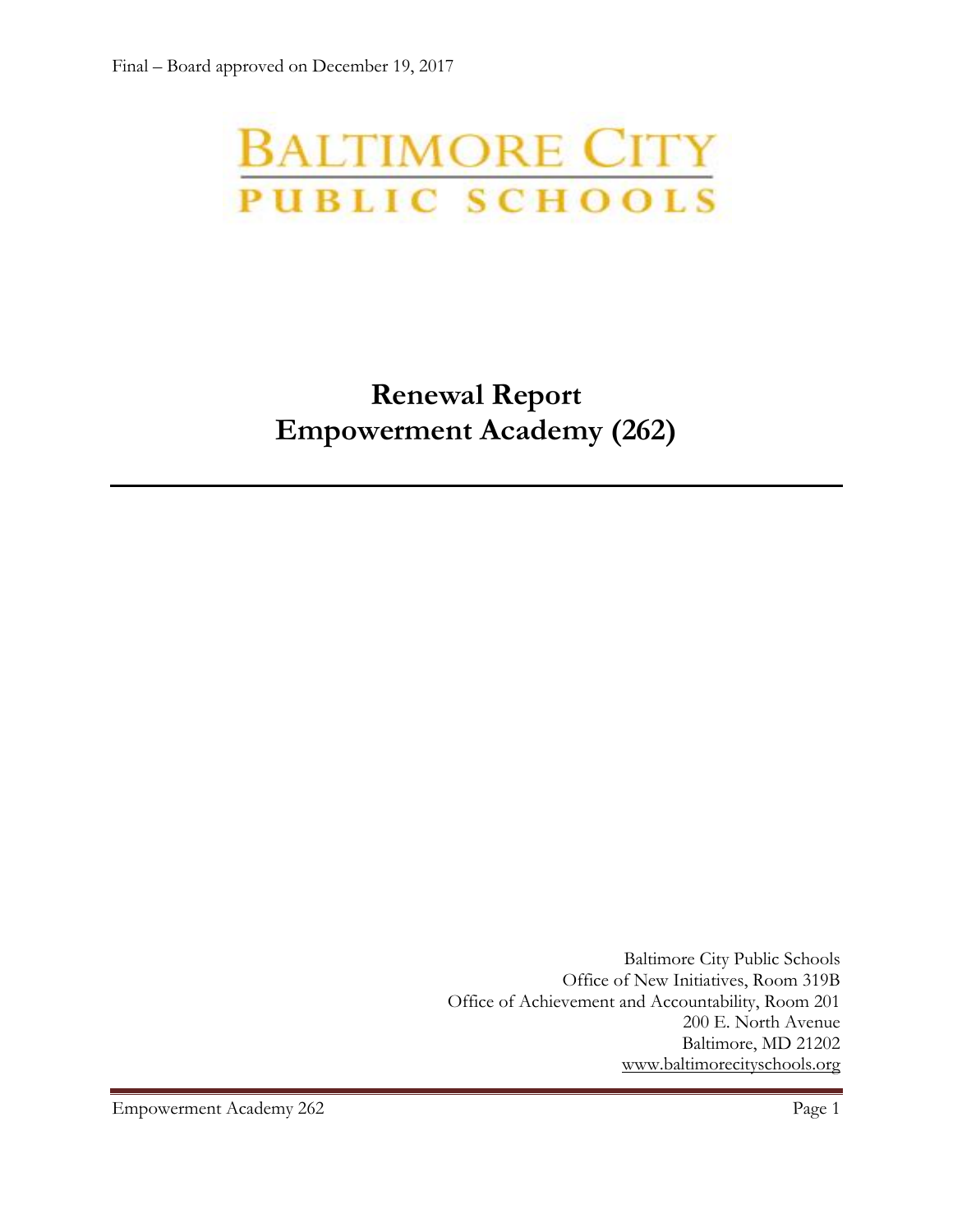#### **REPORT INTRODUCTION**

#### **Purpose of the Report**

The renewal report is a summary of findings and a resulting recommendation regarding renewal of the charter or contract for an operator-run school. To inform this recommendation Baltimore City Public Schools collects and analyzes documentation, including the School Effectiveness Review (SER) performed on site at each school and the school's renewal application, along with an evaluation of the school's performance based on the renewal rubric and consideration of all other relevant information.

City Schools' renewal criteria are based on state law (§ 9-101, *et seq*., MD. CODE ANN., EDUC.) and Baltimore City Board of School Commissioners' policy IHB and associated administrative regulations (IHB-RA and JFA-RA). The Board's policy requires that schools up for renewal be evaluated on multiple measures including, but not limited to, the following:

- **Student achievement**, constituting at least 50 percent of the renewal score and including measures such as schoolwide performance on state assessments, College and Career Readiness (for schools with high school grades), highly effective instruction (from the SER), academic programming for special student populations, and a school's fidelity to its charter
- **School climate** (chronic absence, suspensions, enrollment trends, school choice data, and school survey results from parents, teachers, and students)
- **Financial management and governance** (annual audits, school budget submissions, grants management, and relevant documentation provided by the school's board)
- **Effective management** (school compliance with laws, rules, policies, and regulations)

The renewal process is a component of City Schools' annual review of its school portfolio, designed to ensure that students and families across the district have access to school options that meet their interests and needs. In 2011, City Schools formed the Renewal Stakeholders Working Group (composed of school operators from a range of school types, Supporting Public Schools of Choice, and the Maryland Charter School Network) to develop a methodology for evaluating the performance of operator-run schools. The result: a fair, transparent, and rigorous renewal framework that reflects schools' unique nature and innovative contributions to student achievement, used for the first time in the 2012-13 school year.

At the conclusion of each year's renewal cycle, staff engages key stakeholders in a review of the process to identify areas for improvement that could be addressed while still maintaining a level of predictability for schools up for renewal in the following year. The most recent round of review considered implications for the renewal process of including results from statewide PARCC assessments for the first time, given that, to date, a significant portion of the weight in the student achievement portion of the renewal decision has been based on assessment data. Changes made to the framework as a result of this most recent review include the following:

 Used PARCC mean scale scores from the 2014-15 to 2016-17 school years for trend measure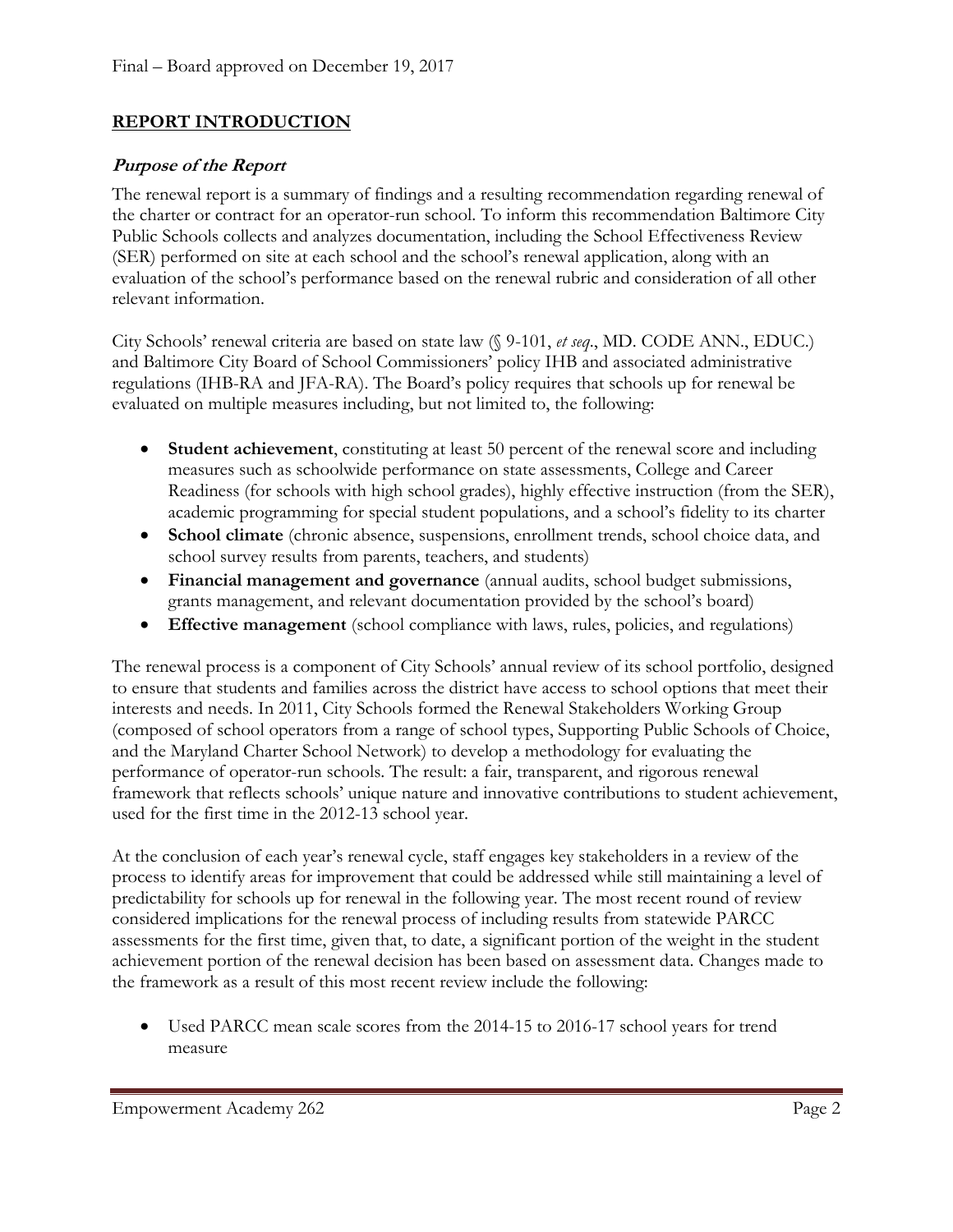- Recognizing the correlation between relative wealth and PARCC absolute results, compared schools against other schools with similar levels of economic disadvantage (in previous years, comparison groups were based only on tested grade band)
- Aligned College and Career Readiness measure to Maryland State Department of Education (MSDE) standards.

## *The Process*

The review process has the following components:

- Renewal rubric (includes data from standardized assessments and school surveys)
- Application for renewal
- Data tables prepared by City Schools
- School Effectiveness Review

The Charter and Operator-led Advisory Board (also known as the New and Charter School Advisory Board), a cross-representational group made up of members representing foundations, nonprofit organizations, school choice advocates, school operators, and district representatives, reviews each of these components and makes recommendations to City Schools' CEO on whether charters or contracts should be renewed. The CEO considers the recommendation, and then makes her own recommendation to the Board for vote. According to Board policy, City Schools may determine that a public charter school is eligible for a five-year contract term, three-year contract term, or nonrenewal.

| <b>Actions</b>                                                                                               | Timeline                  |
|--------------------------------------------------------------------------------------------------------------|---------------------------|
| Schools submit renewal applications                                                                          | September 7, 2017         |
| Charter and Operator-led Advisory Board reviews renewal<br>applications and makes recommendations to the CEO | September to October 2017 |
| District presents recommendations to Board at public meeting                                                 | November 14, 2017         |
| Board conducts public work session for operators                                                             | November 28, 2017         |
| Board votes on renewal recommendations                                                                       | December 19, 2017         |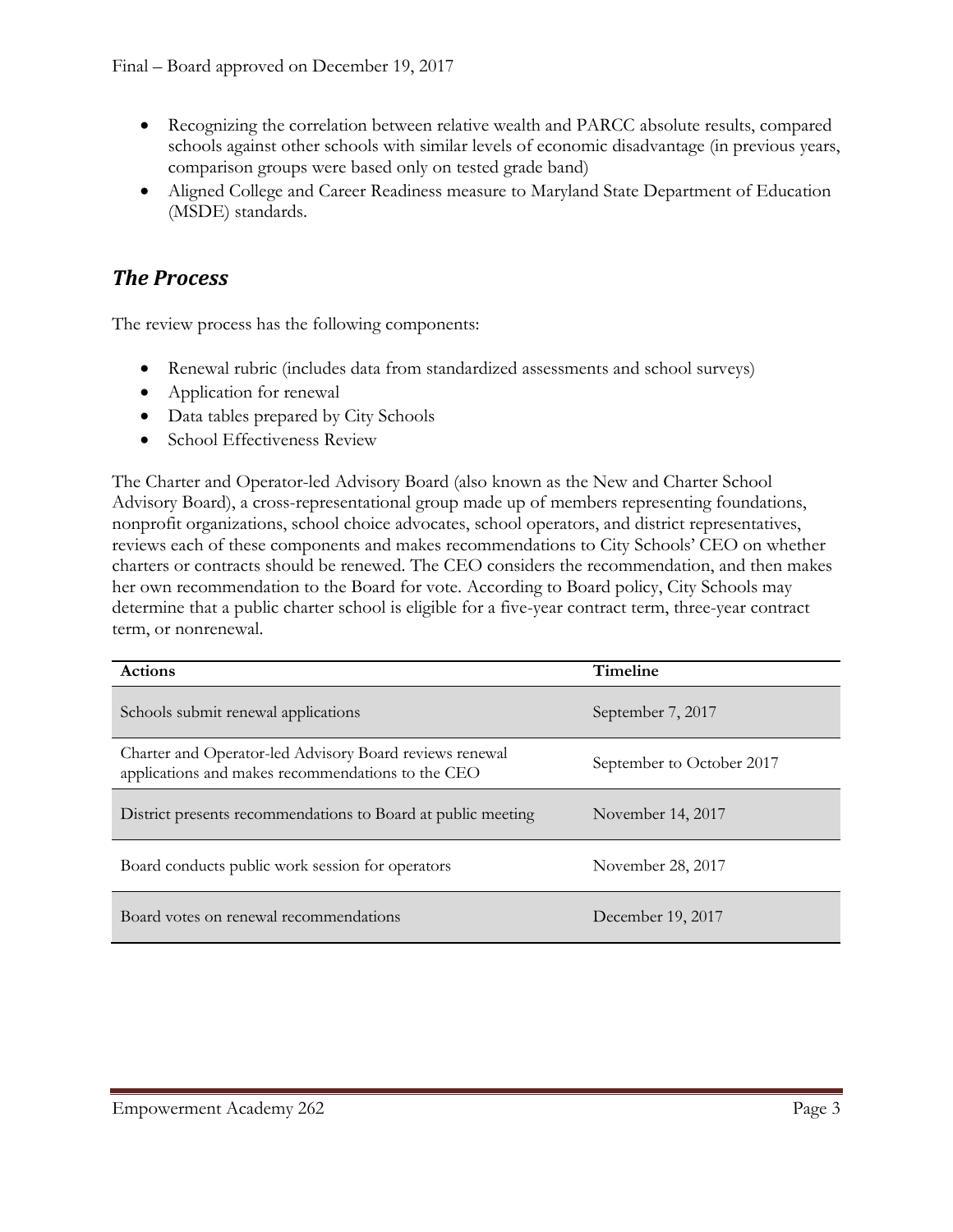# *Empowerment Academy (#262)*

*Operator*: The Empowerment Center, Inc. *Configuration*: Elementary/middle *Type*: Charter *Enrollment*: 230<sup>1</sup>

#### **Recommendation**

*Five-year renewal (July 2018 through June 2023)*

#### **Renewal summary**

| Category                                                                              | Finding                      |
|---------------------------------------------------------------------------------------|------------------------------|
| Is the school an academic success? (min. 50% weight)                                  | Effective                    |
| Does the school have a strong school climate?                                         | Effective                    |
| Has the school followed sufficient governance management and<br>governance practices? | Effective                    |
| Has the school followed sufficient financial management<br>practices? <sup>2</sup>    | <b>Meets</b><br>expectations |

#### **Discussion**

Having considered the recommendation of the Charter and Operator-led School Advisory Board, Baltimore City Public Schools' CEO recommends that the contract with the Empowerment Center, Inc., to operate Empowerment Academy be renewed for five years, with a term beginning July 1, 2018, and ending June 30, 2023.

The school was rated effective in Academics, Climate, and Governance and Financial Management.

The school was rated highly effective for absolute PARCC performance for all four tests; in math 6- 8, the school was in the 100th percentile of its economic disadvantage comparison group, which compares schools based on similar levels of wealth, with a mean scale score of 727. The school was rated highly effective in PARCC achievement growth, which assesses changes in individual student achievement over time, in English language arts (ELA) 6-8 (93rd percentile overall), effective for math 6-8 (70th percentile) and ELA 3-5 (74th percentile), and developing in math 3-5 (62nd

 $\overline{\phantom{a}}$ 

<sup>1</sup> Total enrollment counts reflect the MSDE official enrollment file for grades k-12, which includes students enrolled on September 30 each year. This file is verified by MSDE prior to becoming the official enrollment count for the year. <sup>2</sup> Financial management considers a review of the operator's audits over the contract term. "Meets expectations" is the

highest rating available.

Empowerment Academy 262 Page 4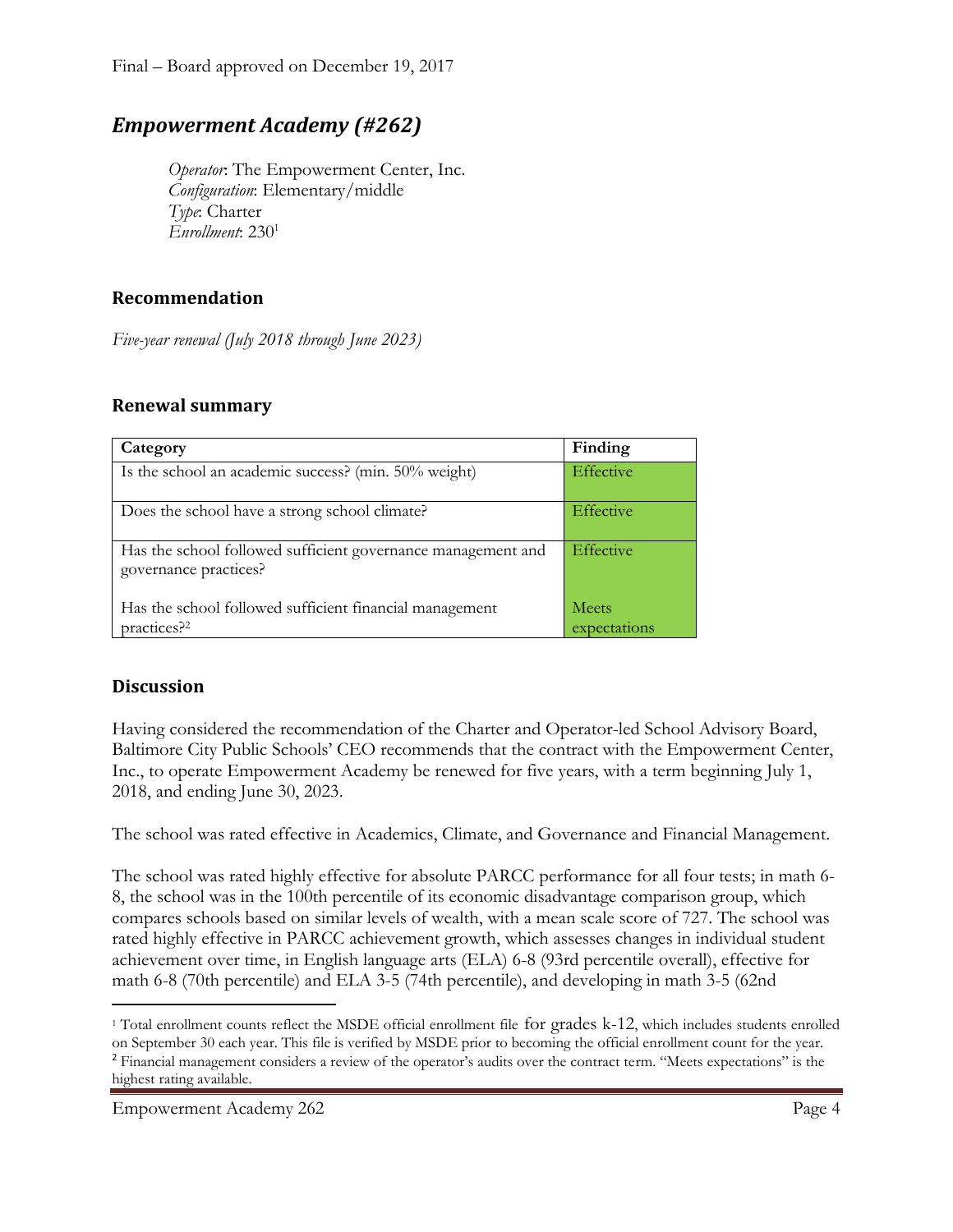percentile). The school was rated highly effective in talented people based on the SER, which considers how the school creates and implements systems to select, develop, and retain effective teachers, and creates and implements systems to evaluate teachers and staff against individual and schoolwide goals. The school was rated effective in student, parent, and staff satisfaction as evidenced by City Schools' school survey. Finally, the school was rated highly effective in cohort retention, which measures the number of students who remain at a school two years after entry over time.

### **Findings (elementary/middle school rubric)**

| Subcategory                                     | <b>Renewal Metric</b>                                                                                                                                                                                                   | <b>City Schools Rating</b> |
|-------------------------------------------------|-------------------------------------------------------------------------------------------------------------------------------------------------------------------------------------------------------------------------|----------------------------|
| 1.1 Absolute Student<br>Achievement             | Mean scale score PARCC math (grades 3-5)                                                                                                                                                                                | Highly effective           |
|                                                 | Mean scale score PARCC ELA (grades 3-5)                                                                                                                                                                                 | Highly effective           |
|                                                 | Mean scale score PARCC math (grades 6-8)                                                                                                                                                                                | Highly effective           |
|                                                 | Mean scale score PARCC ELA (grades 6-8)                                                                                                                                                                                 | Highly effective           |
| 1.2 Student<br><b>Achievement Trend</b>         | Trend in mean scale score PARCC math (grades 3-5)                                                                                                                                                                       | Highly effective           |
|                                                 | Trend in mean scale score PARCC ELA (grades 3-5)                                                                                                                                                                        | Highly effective           |
|                                                 | Trend in mean scale score PARCC math (grades 6-8)                                                                                                                                                                       | Highly effective           |
|                                                 | Trend in mean scale score PARCC ELA (grades 6-8)                                                                                                                                                                        | Developing                 |
| 1.3 Student<br><b>Achievement Growth</b>        | Median student growth percentile PARCC math (grades 3-5)                                                                                                                                                                | Developing                 |
|                                                 | Median student growth percentile PARCC ELA (grades 3-5)                                                                                                                                                                 | Effective                  |
|                                                 | Median student growth percentile PARCC math (grades 6-8)                                                                                                                                                                | Effective                  |
|                                                 | Median student growth percentile PARCC ELA (grades 6-8)                                                                                                                                                                 | <b>Highly effective</b>    |
| 1.4 SER, Highly<br><b>Effective Instruction</b> | Extent to which school leadership supports highly effective<br>instruction and teachers plan and deliver highly effective<br>instruction and establish a classroom environment where<br>teaching and learning can occur |                            |

*Category 1, Academics: Is the school an academic success?*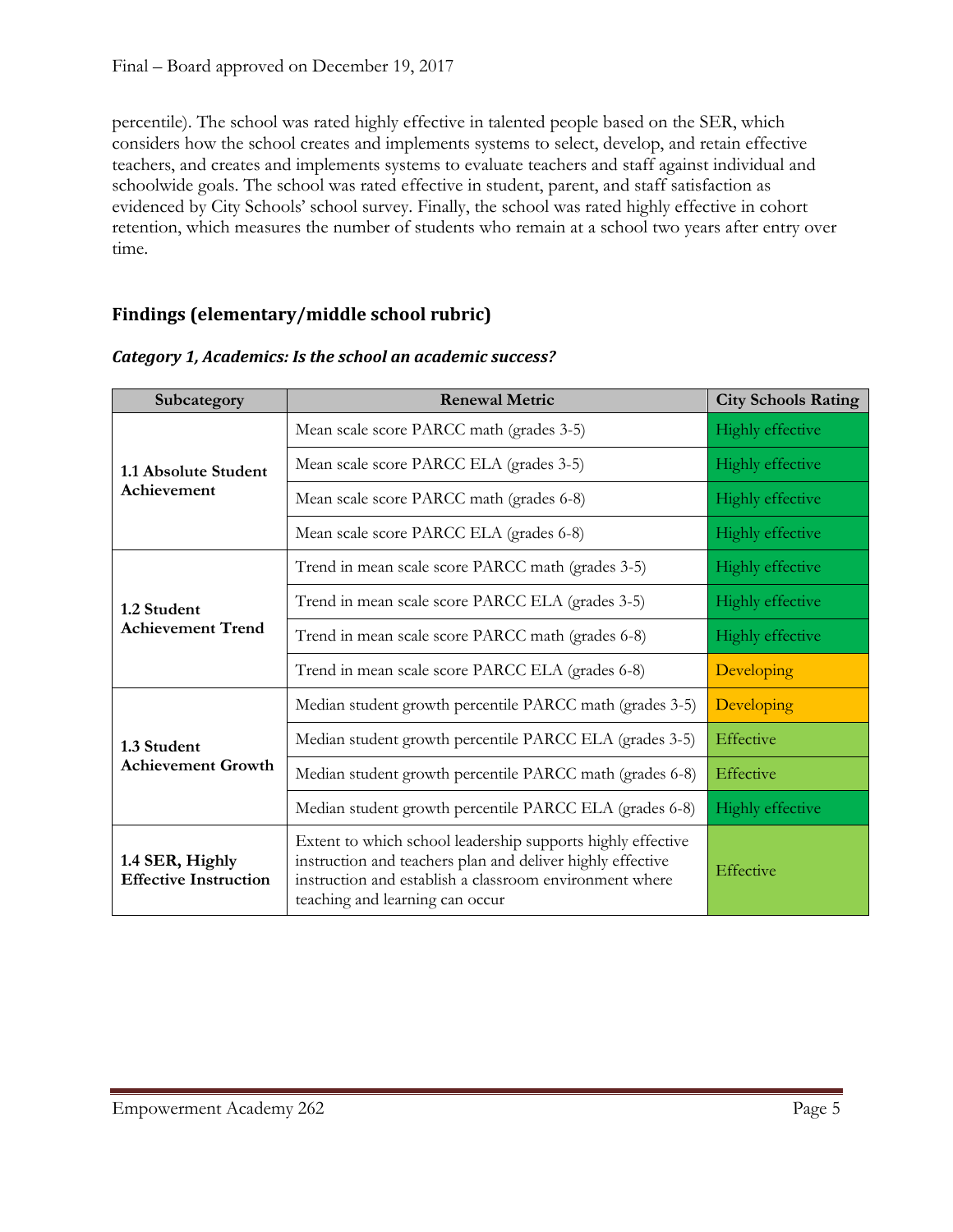| 1.5 Fidelity to<br>Charter/Application<br>Overall | Extent to which<br>• The school has fully implemented the mission expressed<br>in its charter application and this mission is clear to all<br>stakeholders<br>• Has delivered high-quality programming for all student<br>subgroups<br>Is gathering data to assess its efficacy and has effectively<br>addressed any challenges evident in the data, particularly<br>in the areas of subgroup performance, enrollment,<br>student attendance, dropout rates, attrition, and student<br>choice data/school demand | Effective        |
|---------------------------------------------------|------------------------------------------------------------------------------------------------------------------------------------------------------------------------------------------------------------------------------------------------------------------------------------------------------------------------------------------------------------------------------------------------------------------------------------------------------------------------------------------------------------------|------------------|
| <b>Overall rating for Category 1, Academics</b>   |                                                                                                                                                                                                                                                                                                                                                                                                                                                                                                                  | <b>Effective</b> |

|  |  |  | Category 2, Climate: Does the school have a strong climate? |  |
|--|--|--|-------------------------------------------------------------|--|
|--|--|--|-------------------------------------------------------------|--|

| Subcategory                                                                     | <b>Renewal Metric</b>                                                                                                                                                                                                                                                                                                                                                                                                                                                               | <b>City Schools Rating</b> |
|---------------------------------------------------------------------------------|-------------------------------------------------------------------------------------------------------------------------------------------------------------------------------------------------------------------------------------------------------------------------------------------------------------------------------------------------------------------------------------------------------------------------------------------------------------------------------------|----------------------------|
| 2.1 SER, Talented<br>People                                                     | Extent to which the school implements systems to select,<br>develop, evaluate, and retain skilled teachers and staff                                                                                                                                                                                                                                                                                                                                                                | Highly effective           |
| 2.2 SER, Vision and<br>Engagement                                               | Extent to which the school provides a safe and supportive<br>learning environment, cultivates open communication and<br>decision-making with the school community, and establishes<br>a school culture that embraces community diversity                                                                                                                                                                                                                                            | Effective                  |
| 2.3 Staff, Student,                                                             | School survey, staff: 5-year average                                                                                                                                                                                                                                                                                                                                                                                                                                                | Effective                  |
| and Parent<br>Satisfaction                                                      | School survey, students: 5-year average                                                                                                                                                                                                                                                                                                                                                                                                                                             | Effective                  |
|                                                                                 | School survey, parents: 5-year average                                                                                                                                                                                                                                                                                                                                                                                                                                              | Effective                  |
| 2.4 Cohort Retention                                                            | Percentage of students who remain at the school at least two<br>years after initial enrollment, over time                                                                                                                                                                                                                                                                                                                                                                           | Highly effective           |
| 2.5 Student<br>Attendance, Chronic<br>Absence                                   | Extent to which the school has implemented effective<br>strategies that have kept student attendance high and<br>chronic absences low over the course of the contract                                                                                                                                                                                                                                                                                                               | <b>Highly effective</b>    |
| 2.6 Suspensions                                                                 | Extent to which the school has implemented effective<br>strategies that have kept suspensions low over the course of<br>the contract                                                                                                                                                                                                                                                                                                                                                |                            |
| 2.7 Effective<br>Programming for<br><b>Students with</b><br><b>Disabilities</b> | Extent to which the school has demonstrated a strong<br>trajectory of growth, is aware of its data and responsibilities<br>to students with disabilities, does not have any gaps or has<br>decreased gaps in the data as they relate to performance and<br>climate metrics for students with disabilities over time, and<br>has effectively and consistently implemented processes,<br>interventions, and strategies to support student outcomes<br>over the course of the contract | Developing                 |